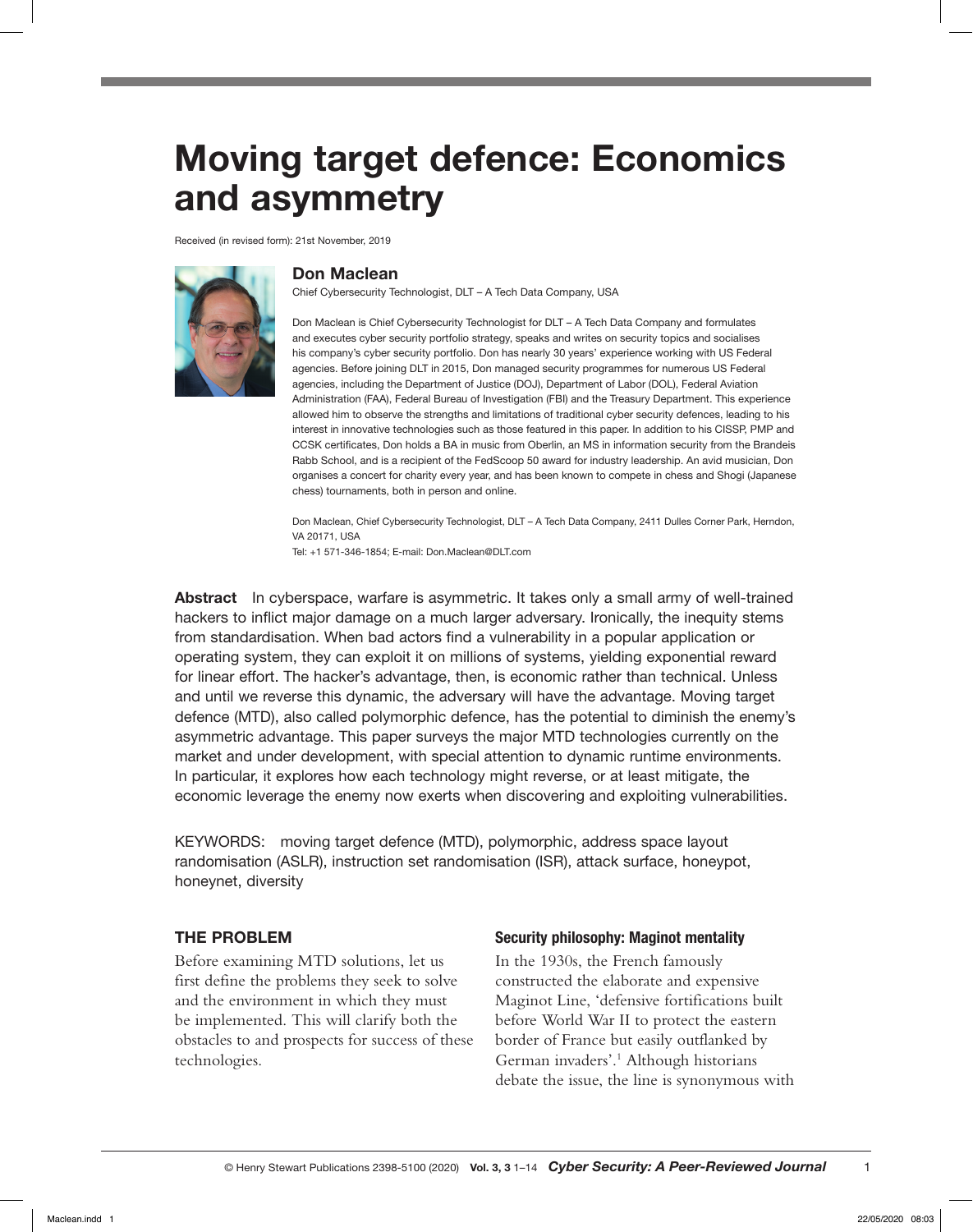'a defensive barrier or strategy that inspires a false sense of security'.2

These aspects of the line are relevant today. On a technical level, the Maginot Line incorporated state-of-the-art defensive technology, but still failed in the face of faster, more modern German weaponry. In cyber security today, attackers consistently outwit defenders by moving more rapidly and using innovative methods of attack.<sup>3</sup>

On a human level, it created a false sense of security that caught the French off guard when the Germans attacked. In our world, we place far too much trust in a perimeter defence strategy, while failing to appreciate the danger posed by our adversaries.<sup>4</sup>

Most importantly, the Maginot Line consumed vast quantities of resources financial, intellectual, human — yet failed to provide adequate safety. Similarly, the cyber security defence industry thrives, but fails to offer enough defence.<sup>5</sup> Indeed, the industry needs to avoid truly effective solutions, or it would put itself out of business.<sup>6</sup>

The MTD approach adopts a radically different philosophy.7 MTD technologies seek agility over impregnability by constantly varying the attack surface available to the adversary. This approach raises several key questions, which this paper will address. What is the definition of 'attack surface'? How is it measured? How do the attacker and defender view the attack surface? What aspects of the attack surface should change, when should they change, how should they be changed, and who should do the changes? Most importantly, can MTD truly reverse the economic and time asymmetry currently favouring the bad actors?

#### THEORETICAL MODELS

MTD technologies borrow from or emulate models from other disciplines, some of which is described briefly below. I have based my comments and evaluations largely around the attack surface model.

- *Biology*: In nature, animals such as the mimic cctopus, disguise themselves to deceive predators. Some MTD technologies overlap with deception ('honeypot') technologies to mislead attackers;
- *Genetic diversity*: In nature, genetic diversity limits the spread of disease. Much of our DNA is identical to our fellow humans, but there is enough diversity to ensure that an epidemic, while devastating, is not entirely apocalyptic;
- *Military*: Deception is a nearly universal tactic in warfare, and a static target (such as the Maginot Line) is a vulnerable target;
- *Game theory*: Approaches based on game theory are common,<sup>8</sup> because 'the opposition, dependency, and noncooperative features in network confrontation are highly compatible with the feature of game theory'9 ;
- *Attack graph*: Approaches based on an attack graph are also widely studied, since they can 'describe complex attack sequence that causes system state transition by considering vulnerability, attack goals, and node connectivity in targeted system simultaneously'<sup>10</sup>;
- *Attack surface*: Reduction or transformation of attack surfaces is a significant goal of many MTD technologies and research. A definition follows.

## ATTACK SURFACE: TOWARD A **DEFINITION** Attack surface

If the goal of MTD is to complicate the attacker's task by altering or reducing the attack surface, we must codify the term.

The concept of attack surface is intuitive, but at present it lacks a formal, widely accepted definition. For this paper, I will use the definition formulated by Manadhata and Wing.<sup>11</sup> Their complete formal definition, and its underlying theory, is extensive and rigorous, and would exceed the space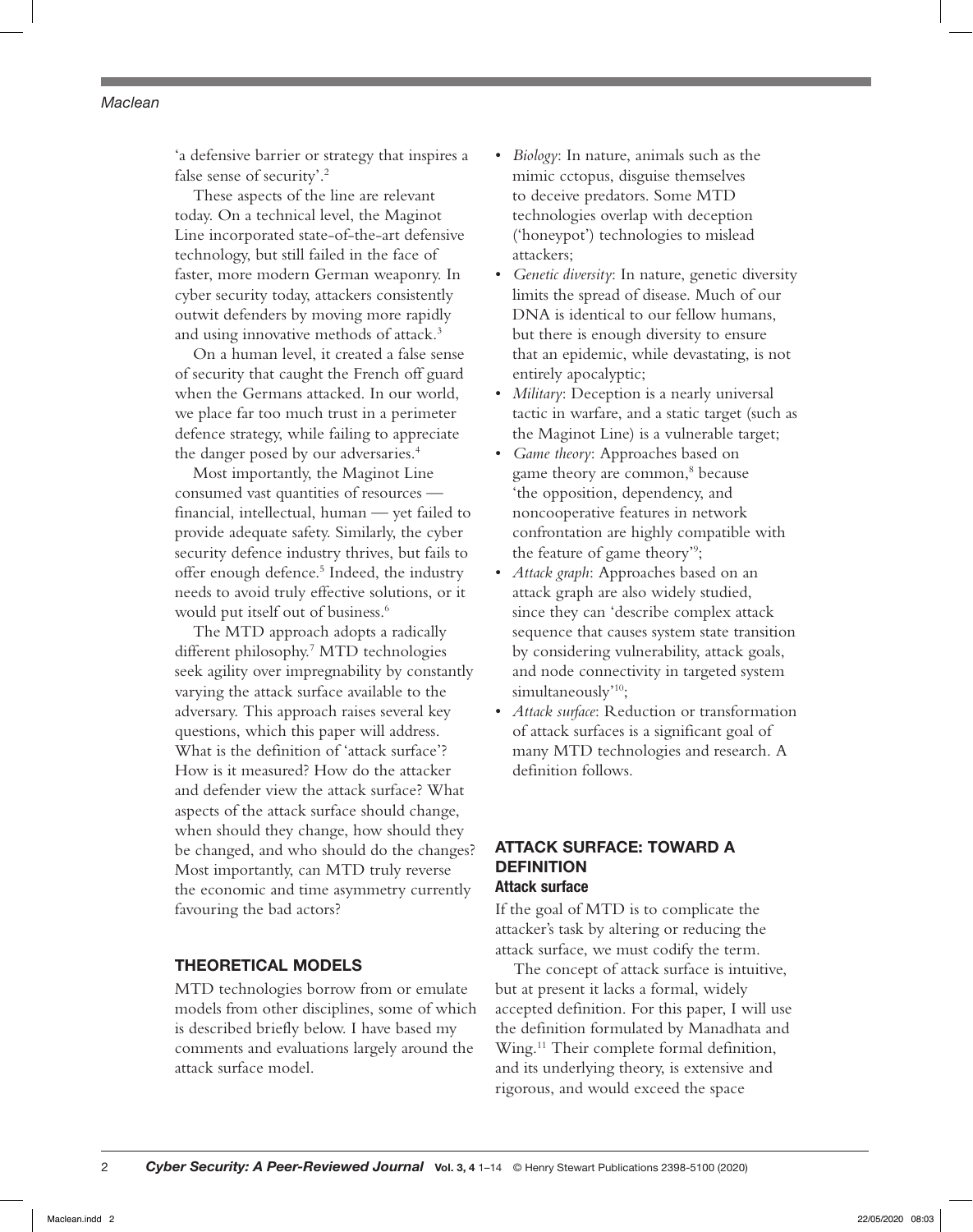constraints of this paper. Therefore, I offer a summary version of their approach here. Readers interested in more detail can refer to the 2011 article 'A Formal Model for a System's Attack Surface'.12

Manadhata and Wing define an attack surface in terms of methods (M), channels (C) and untrusted data items (I), which form a set of *resources*. A method is a technique for breaching a system, a channel is the means of communication through which attackers exfiltrate data or introduce malicious input. An untrusted data item may be ephemeral or persistent and is any input that seeks to compromise the target system. They further state that:

'A resource is part of the attack surface if an attacker can use the resource in attacks on the system [whose] contribution to the attack surface measurement reflects the likelihood of the resource being used in attacks. For example, a method running with root privilege is more likely to be used in attacks than a method running with non-root privilege.'<sup>13</sup>

From this definition, they derive the desired metric: the *damage potential-effort ratio*, which 'indicates the level of damage an attacker can potentially cause to the system and the effort required for the attacker to cause such damage'.14

Since the elements in a resource are countable, the result is a sound metric for measurement of the attack surface. The authors created the metric to measure individual systems or environments. It is, however, essential also to view the attack surface from the attacker's perspective. While they may attack individual systems, they develop, leverage, weaponise or monetise exploits that work across a vast collection of potential targets.

## MTD DESCRIPTION AND FRAMEWORK Activities and taxonomy

Like 'attack surface' the term 'moving target defence' has no current formal definition. It is still possible, however, to set forth a reasonable structure to clarify what it entails. As its name implies, one or more things in an MTD system must 'move'.

The term 'moving target defence' is a metaphor, not a descriptor. Some MTD technologies, such as address space layout randomisation (ASLR), do in fact move code or data within memory. Other technologies alter systems in other ways, but do not actually 'move' anything. It might be more accurate then, to discuss 'what to alter'. For consistency, however, I will use the term 'move', keeping in mind its metaphorical nature.

A simple and clear description of the requisite 'moving' activities came from Sengupta et al.,<sup>15</sup> who outline three criteria for 'moving':

## *What to move*

Broad categories for what to move in  $MTD:16$ 

- Data;
- Memory (code, data, and flow-control mechanisms such as pointers);
- Applications;
- Dynamic runtime environments;
- Networks and platforms.

More specific items include the following:

- Instruction sets; $17$
- Address space layouts;<sup>18</sup>
- IP addresses, port numbers, proxies;<sup>19</sup>
- Virtual machines;<sup>20</sup>
- Flow-control mechanisms such as pointers, stack and/or heap addresses;
- Keywords and tokens.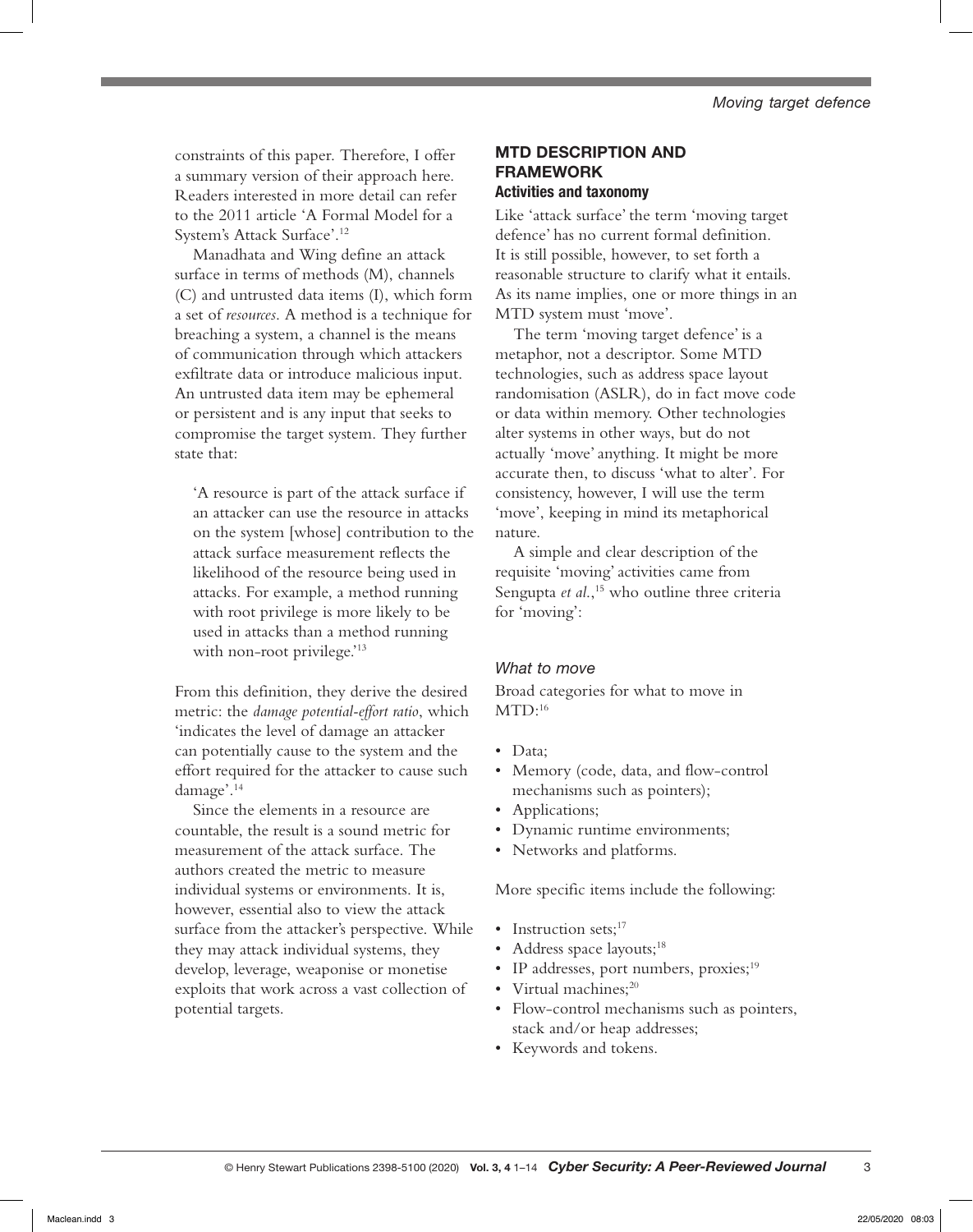## *How to move it21*

The MTD approach emphasises speed and agility, so viable MTD technologies must be easy to operate, ideally automatic. Moreover, the move operation should not be transparent to the attacker, except that the attacker realizes that the attack has failed.

## *When to move it<sup>22</sup>*

Some technologies can move/alter an attack surface:

- On demand;
- On a predetermined schedule;
- In response to an attack or attack predecessors.

In addition, Cho *et al*. 23 categorised MTD technologies under the broad rubric of 'shuffling, diversity and redundancy' (SDR).

Examples of shuffling would include changing IP addresses, TCP/UDP port numbers and automated failover/switching of virtual machines. Diversity includes deployment of similar systems that perform equivalent functions in different ways or to determine discrepancies. Redundancy involves multiple, identical systems for both resiliency and security.

## Implementation

Implementation considerations will also be explored, specifically:

- 1. *Availability and maturity concerns*: Many MTD approaches are either purely theoretical or are in the early stages of research. A large number are not available to the public, although there are some open-source projects in play, along with some commercially available products;
- 2. *Performance impact*: Nearly all MTD technologies affect the performance of underlying systems. The impact of market-tested commercially available products can be measured accurately from

experience with them in production. The impact of theoretical or early-research methods is likely to improve with further development. Performance impact is an indirect cost of using an MTD system;

- 3. *Expertise required for implementation and operation*: Implementation and operation are costs of any system, security or otherwise, and both require some level of technical knowledge. The lower the requisite skill level, the lower the cost. Since the goal is to invert the economic asymmetry of defence vs attack, this is an essential indicator of viability. Given the low maturity of so many MTD technologies, however, these costs tend to be estimates, rather than evidential or statistical;
- 4. *Hybrid MTD technologies*: One approach to MTD is to combine multiple technologies to complicate the attacker's task. Some technologies lend themselves readily to such scenarios, others are more suitable for stand-alone implementation and operation.

## CURRENT SCENARIO

The technical aspects of cyber security are complex and fascinating for both attackers and defenders. Consequently, practitioners treat the battle as a contest of technological prowess. It may be more relevant, however, to view the issue in economic terms — a game of costs.

Defending a system and attacking a system both require the expenditure of resources, some combination of technical expertise, human effort and computing resources with their attendant expenses. When an attacker discovers an exploit, they gain access to millions of similar systems, allowing them to leverage their expenses exponentially. Moreover, they can recoup their costs or make a profit by selling their discovery as packaged malware, as knowledge or as a server — to others.

Defenders, by contrast, leverage their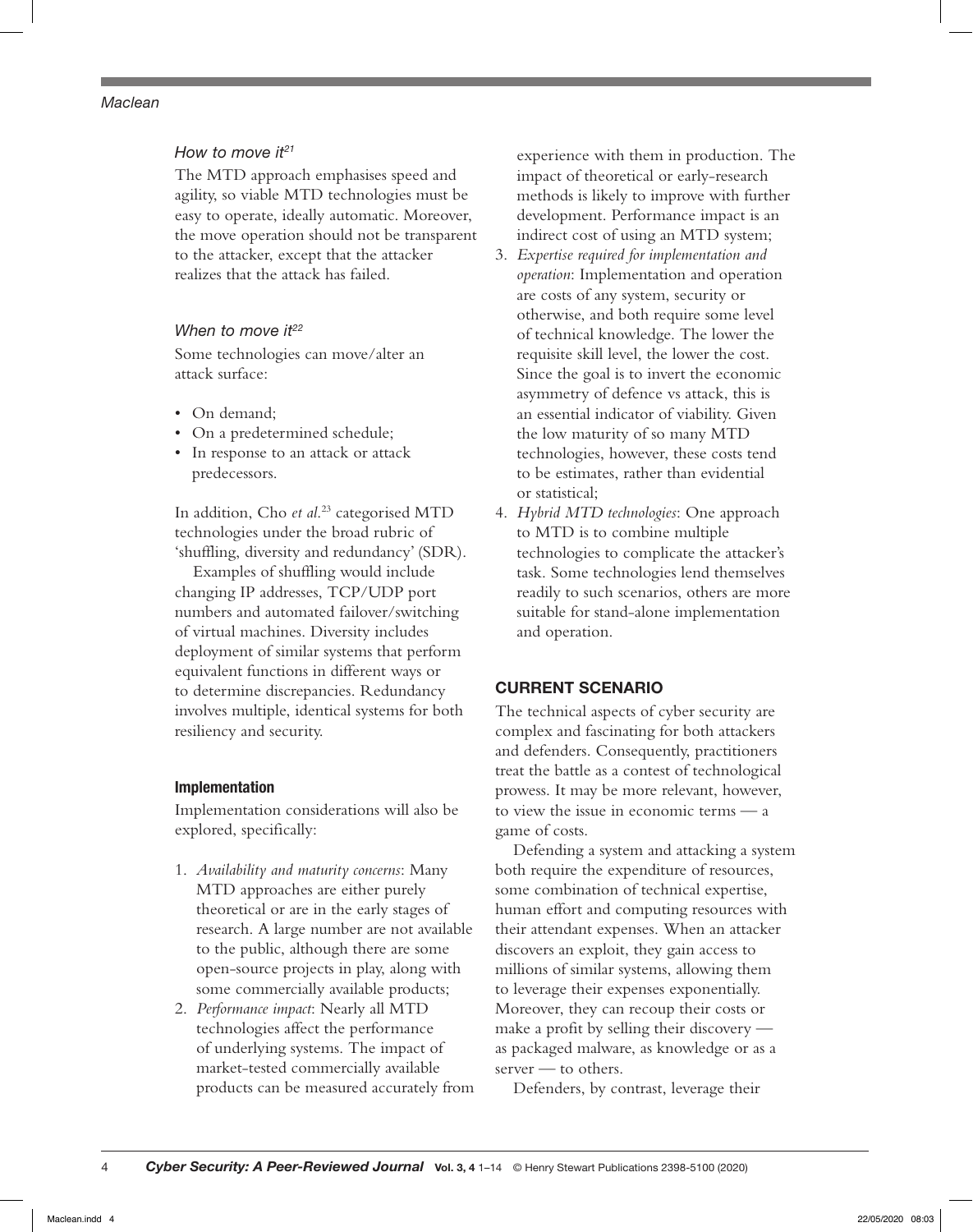defence expenditures only across their own relatively small number of systems. When defenders discover an exploit, they might share it as a matter of civic responsibility, but generally do not recoup the cost of discovery, the occasional 'bug bounty' being the exception rather than the rule.

The attacker has a much stronger economic incentive than the defender. This disparity accounts for the untenable state of affairs in cyber security today. Bad actors simply have more leverage than the 'white hats'.

The goal of MTD is to reverse this dynamic, or at least minimise the disparity in economic incentives. When the attack surface changes constantly, the attacker loses the ability to leverage an exploit across multiple systems. They might gain access to a single machine or system but cannot reuse the exploit elsewhere. The defender does not seek the chimera of impregnability, only the minimisation of the value of the attacker's activities.

## TECHNOLOGY SURVEY MTD data technologies

Ward *et al*. 24 investigated or prototyped MTD methods applicable at the data level. At time of writing, none are available to the public for review or research. Most require a high level of expertise for implementation and all carry a performance penalty, ranging from trivial to significant. (Further development might mitigate these issues.)

Since these methods apply to data only as processed by specific applications, I see in them little promise for significant reversal of the asymmetry between the attacker and defender. I will therefore provide only a brief synopsis of these methods.<sup>25</sup>

## *Data diversity through fault tolerance*

Data diversity through fault tolerance<sup>26</sup> uses multiple, independently developed copies of the same application. Given a specific

input, they should generate the same, or semantically equivalent, output. A voting mechanism determines if a given output is unacceptable. If so, a warning or other action such as discarding the suspicious output, takes place. This technique straddles the line between the dynamic data and dynamic software categories, but Ward *et al*. 27 place it under the former, since the focus here is on evaluation of inputs.

## SDR category: Diversity *Redundant data diversity*

Like the previous technique, this method $28$ uses multiple algorithms to create transformations of inputs — primarily inputs to system calls — and includes a voting mechanism to identify potentially illicit inputs.

#### SDR category: Diversity *Data randomisation*

This method<sup>29</sup> randomises operands capable of unsafe memory reads or writes by XOR-ing them with a secret key before storage in memory and reversing the operation when the operand is used during execution. It uses multiple keys for each runtime instance, and the keys are different each time the programme executes.

## SDR category: Shuffling *Diglossia*

This technique<sup>30</sup> focuses on a single use case, ie sanitising SQL and NoSQL query input — a perennial problem in cyber security defence. Diglossia maps user-input queries to a shadow character set, then parses both the result and the original query, a method called dual parsing. If the two results are not syntactically isomorphic, the query is not processed.

The benefits of this method are its feasibility — far less broad than end-to-end software diversification, for example — and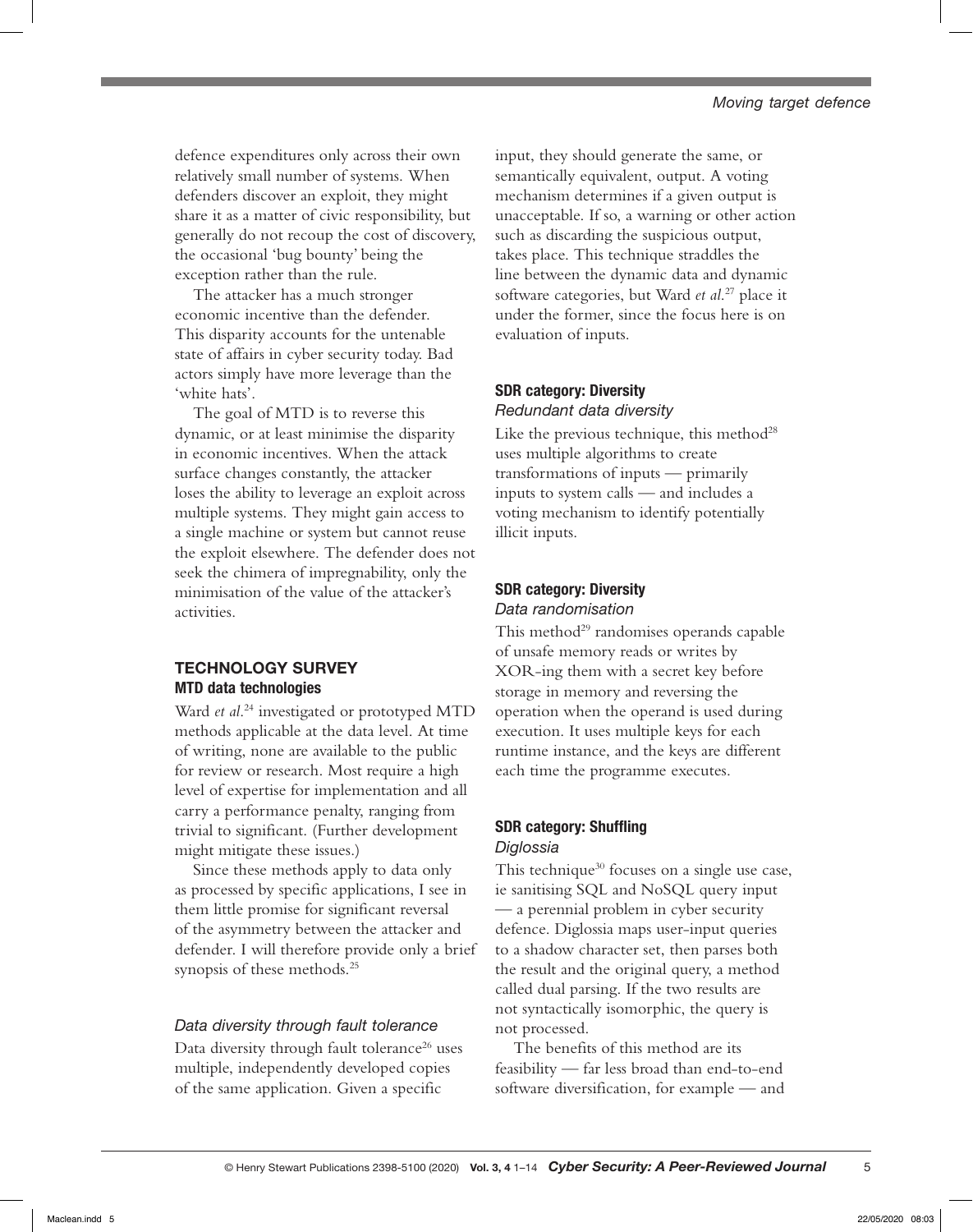its applicability to a persistent issue. Many of the SQL injection issues, however, result from poor coding practices. Implementation of this method could allow such practices to continue, by relieving developers from the need to learn secure coding practices.

## SDR category: Diversity, redundancy *NOMAD*

This method<sup>31</sup> regularly updates HTML element names to thwart web bots. Like Diglossia, it has a narrow, but important focus. Unlike Diglossia, it would not compensate for poor coding practices.

## SDR category: Shuffling *HERMES*

HERMES<sup>32</sup> aims to prevent key theft by splitting keys across multiple virtual machines, using distributed RSA and threshold RSA. It would allow scheduled key rotation, customisable by the system administrator.

This technique has been tested, and hopefully code for it will soon be available. It has a specific focus on key protection, but broad applicability. Initial testing indicates that it is feasible in large-scale cloud environments.

#### SDR category: Shuffling

## *Content randomisation of Microsoft Office documents*

This method<sup>33</sup> aims to defeat exploits embedded in MS Office documents by arbitrarily re-ordering components of object linking and embedding (OLE) and office open extensible markup language (OOXML). Bad actors continue to distribute malware through infected attachments and phishing campaigns, so this method addresses a key problem. It is limited, obviously, to MS Office documents, and it is easy to foresee bad actors finding ways to defeat or circumvent this approach.

## SDR category: Shuffling *MTD software technologies*

Here I will examine some general theoretical approaches as well as specific research efforts. Research at this level is thriving, so I have chosen efforts for which code is available or bear promise of effectiveness. Readers interested in more depth are referred to Cho *et al*.,34 Zheng *et al*. 35 and Ward *et al*. 36

## *Moving attack surfaces (MAS) for web services37*

Huang and Ghosh<sup>38</sup> propose a method they call moving attack surfaces (MAS). MAS is a rotational scheme that uses a set of diverse but functionally equivalent virtual servers. Each server is configured differently and can be brought on- or off-line according to a schedule, or in response to an event (attack, attack indicator or other unforeseen circumstance). Selection of server is random to create uncertainty for the attacker.

The design entails two types of uncertainty: composition and reachability. The first forces the attacker to determine a software mix that may change during the attack, complicating their task at a minimum, and possibly defeating the attempt completely.

The reachability aspect increases the overall uncertainty for the attacker, since they will not know which server, at any given time, is responding to a request, or when it will go offline and be replaced by a functional equivalent.<sup>39</sup>

This approach bears promise in that it increases the attackers' cost and reduces their 'return on investment'; however, it also increases the defenders' costs. Determining and testing equivalent configurations, procuring software from multiple vendors and the operation of complex systems and troubleshooting all add to both the capital outlay and operating costs for the defender. It is unclear at this time if this approach will be worth the effort. Further research, testing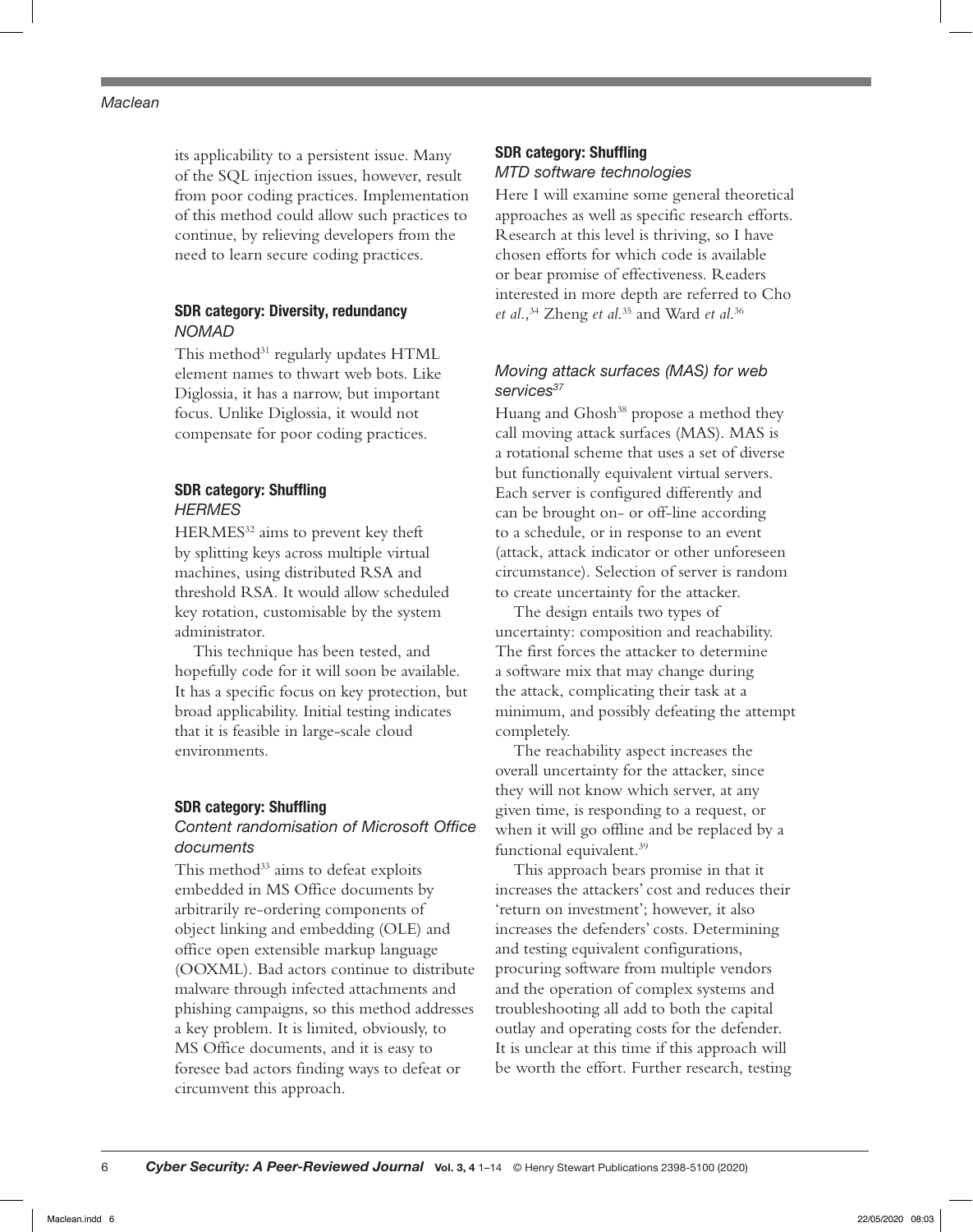and production deployment may clarify the answer.

# SDR category: Diversity

*ChameleonSoft40*

Azab *et al*. propose a system they have dubbed ChameleonSoft. Inspired by biological and genetic diversity, ChameleonSoft seeks a lofty goal: encryption of software *behaviour*. Design principles include:

'Separating functional roles and runtime role players; devising intrinsically-resilient composable online programmable building blocks; separating logic, state and physical resources; and employing functionallyequivalent, behaviorally-different code variants.'41

ChameleonSoft is based on the authors' concept of cell-oriented architecture (COA).

System functions are assigned to 'cells', which are 'dynamically composable into organisms that are bound to functional roles at runtime'. Such construction supports online programmability, hot code swapping and automated recovery.

This approach entails significant changes to software development and deployment. Such changes are necessary in view of the current untenable state of cyber security, but it is difficult to recommend adoption of such wholesale system re-design without much more research and testing. Even so, their work appears fascinating, and their research may well bear fruit.

## SDR category: Shuffling, diversity, redundancy *Web application diversity*

In Taguinod *et al.*,<sup>42</sup> the authors outline a method for web application diversity. Acknowledging the need for low-level diversity techniques such as address space layout randomisation (ASLR) and instruction set randomisation (ISR), they point out that

many breaches exploit weakness in highlevel languages such as personal home page (PHP) and structured query language (SQL). Their research therefore entails automated language translation from Python to PHP and use of multiple SQL dialects in lieu of a single version.

Their research did not examine the circumstances that would dictate moving to PHP or to an alternate SQL dialect. They also acknowledge a central issue with their approach: 'we anticipate this approach to be resource and time intensive as it is essentially creating two implementations of one web application'.

## SDR category: Diversity

*End-to-end software diversification* This highly ambitious method seeks to randomise software at all levels: scripting, application programming interface (API) calls, keywords and syntax in HTML and HTTP and more. Given its focus on alteration of applications and protocols, it is not clear why the authors<sup>43</sup> classified it as a data method. The coordination across multiple systems raises concerns about feasibility, but research in this field could produce beneficial results for specific cases, eg randomising API calls. (Note: Ward *et al*. classify this method as a dynamic data technique, but in view of its focus on code rather than data, I regard it as a software technique.)

## SDR category: Diversity

# *MDMS multitier diversification in webbased software44*

Allier *et al*. developed a prototype blogging system called MDMS. MDMS can run in numerous configurations, facilitating diversification. It runs on Linux and Windows alike and can use multiple versions of Java virtual machine (JVM) and deploys on top of the RingoJS framework, which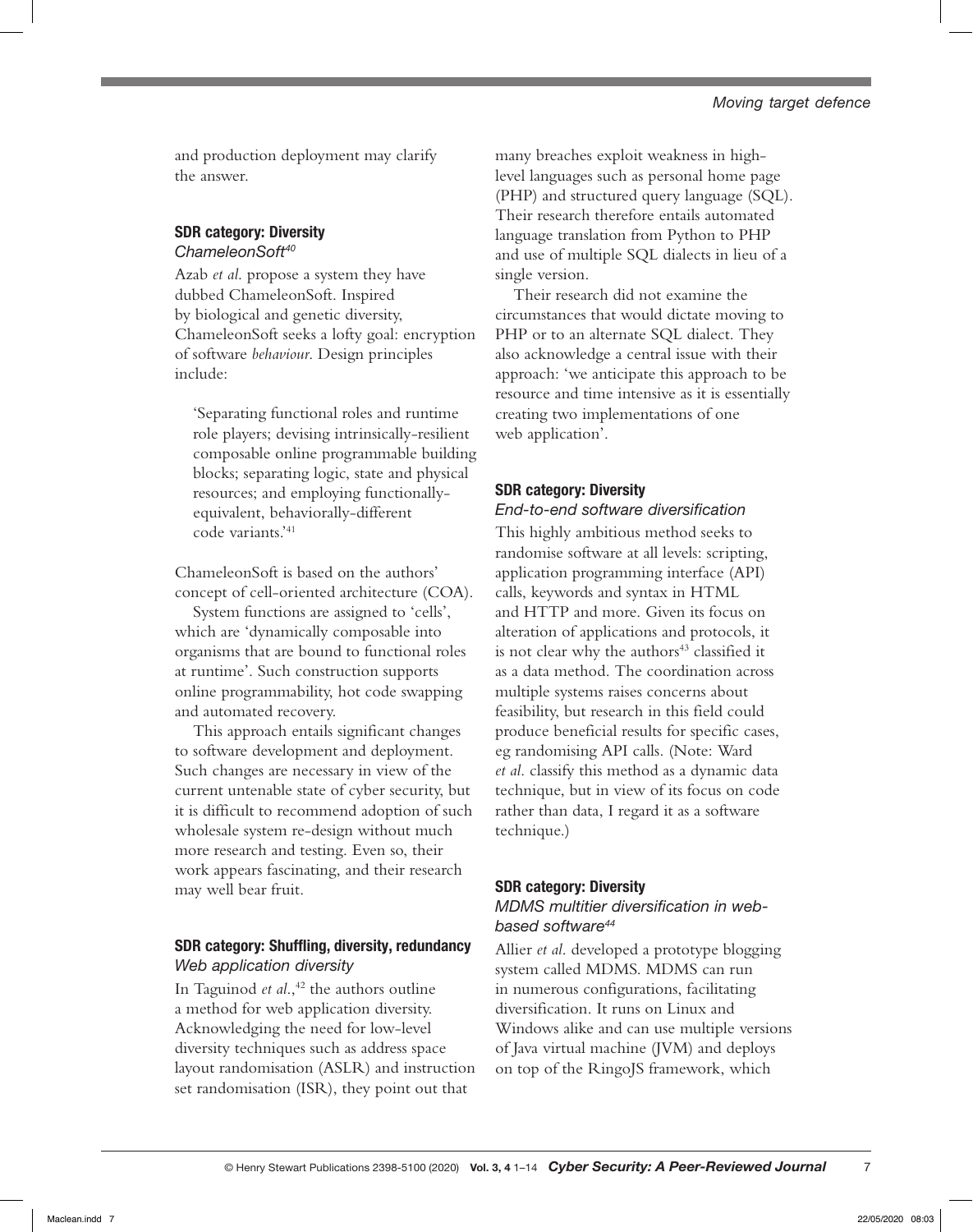enables diversification through 'sosies', or multiple versions of a given application.

Multiple versions of an application are deployed simultaneously, so that the attacker faces multiple attack surfaces during an attempted intrusion. The authors' work was a proof of concept, and they recognised significant practical hurdles, such as load balancing and performance impact, before this method sees wide acceptance.

#### SDR category: Diversity

## *Security agility for dynamic execution environments*

Fraser *et al*. 45 took an interesting approach to the MTD problem. They created a software toolkit to make applications aware of underlying security policies and respond dynamically to changes. The goal is to modify security policy automatically in response to attempted intrusions. This technique would require deployment on all systems, as well as a policy controller.<sup>46</sup>

This is an interesting way to implement MTD. The policy controller is a central point of failure, however, and accurate identification of intrusion behaviour is an ongoing difficulty in cyber security.

#### SDR category: Shuffling

## *Genprog: A generic method for automatic software repair47*

This system is tangential to MTD, but is noteworthy nonetheless. Software patching, or lack thereof, is a chronic problem for system administrators. An intrusion succeeds against at least one victim, and then the developer must produce a patch to mitigate the vulnerability. That delay leaves all affected systems open to attack. While there are many systems for *applying* patches automatically, Genprog aims to *create* patches automatically. In the authors' words, Genprog 'uses existing test cases to automatically generate repairs for real-world bugs in off-the-shelf legacy applications'.48

Genprog's goals are worthy, but if a fix fails, systems could crash, or security could be compromised unexpectedly. Fixing the problem would fall squarely on the operators, it would seem, so Genprog could create more problems than it solves. The goal of speedy, near-real-time patching is, however, worthy of investigation.

## SDR category: Diversity *MTD dynamic runtime environment technologies*

Dynamic runtime environment technologies, along with moving target defence (MTD) networking approaches, has been the subject of much research and development: papers, projects, and commercially available products abound. A full list with even brief descriptions would far exceed the available space, so I have constrained this portion of the survey to technologies that are currently available, either as open source projects or on a commercial basis or bear exceptional promise for success.

#### *Address space layout permutation*

Kil *et al*. 49 have proposed address space layout permutation (ASLP), an enhanced addressspace randomisation technique. They assert that ASLP provides 29 bits of entropy in a 32-bit architecture. It randomly relocates code and data segments, as well as the stack, heap and other memory regions, and they indicate minimal performance impact. Ward *et al*. 50 confirm the performance claims, noting that 'experimental results show an approximately 20% increase in executable size and memory footprint'.<sup>51</sup>

'This technique, and others like it, are extremely promising, as they bear the potential to mitigate whole classes of memory-based attacks, although the authors note that it does not yet offer stack frame randomization to guard against return-to-libc attacks.'52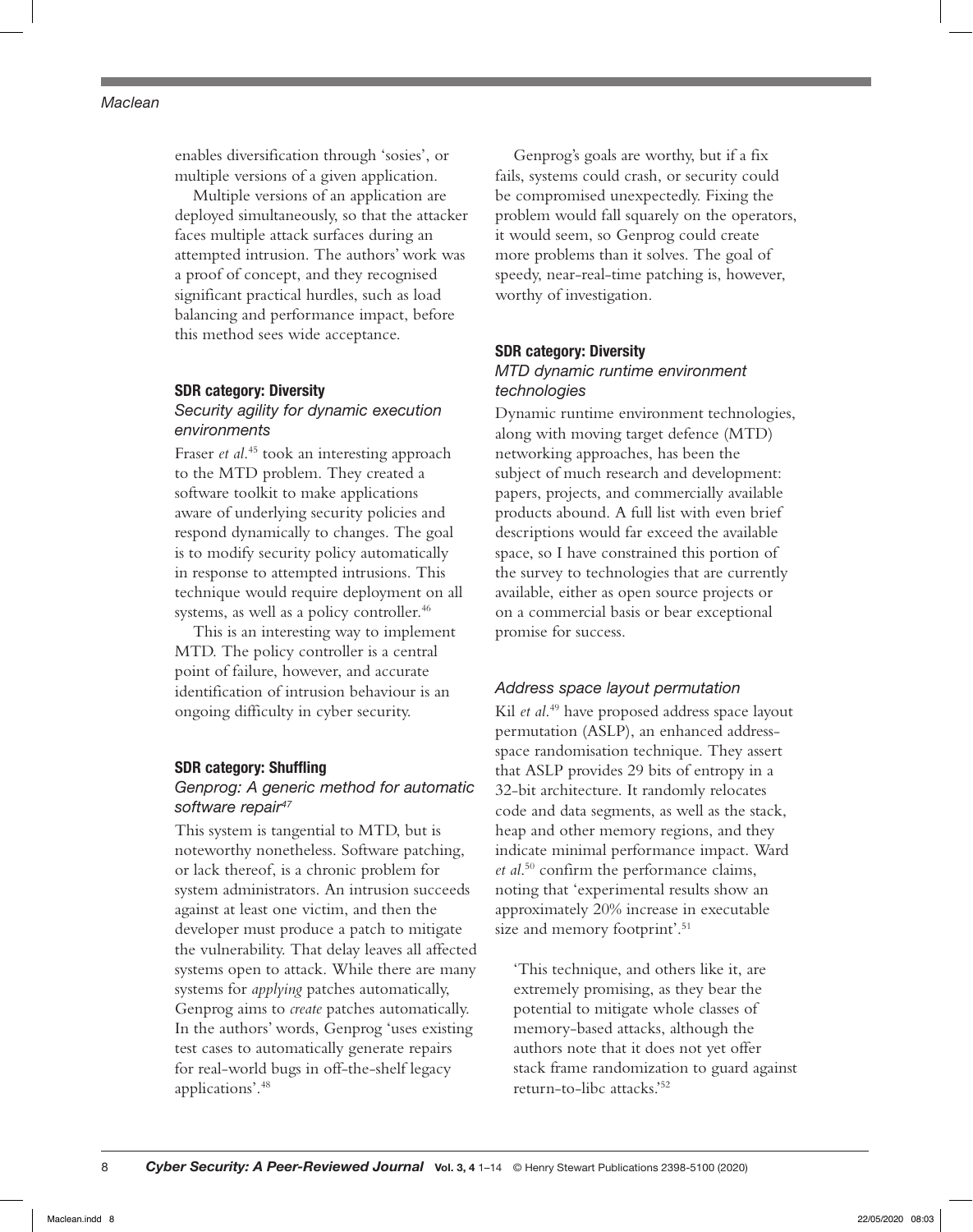## SDR category: Diversity, shuffling *Dieharder*

Novark and Berger<sup>53</sup> studied the heap allocators in Windows, Linux, FreeBSD, and OpenBSD, to understand their effect on security. Their allocator, DieHarder uses address randomisation, heap space and replication to randomize the heap itself.

The strategy used has three main elements: address randomisation, heap spacing and replication. Randomisation is done with a different seed for each instance and the heap is replicated in multiple locations in memory. A voting mechanism, like that of Data Diversity Through Fault Tolerance, identifies discrepancies and suspicious behaviour. Ward *et al*. 54 note a large performance penalty (50–100 per cent) and a substantial increase in memory consumption, in view of the heap replication.

This approach may provide some useful insights and techniques, but given the performance penalty and memory consumption, it will require more development before emerging as a viable method in production.

# SDR category: Diversity, shuffling *Function-pointer encryption*

Zhu and Tyagi<sup>55</sup> seek to protect against function pointer overwrites by encrypting each function pointer with a simple encryption scheme (\*fp XOR *random\_ number*), with the random number chosen differently for each program execution. They assert two benefits to this approach:<sup>56</sup>

'(1) orthogonality of key space, (2) zero incremental knowledge gain for the adversary between two attacks on two different program runs.'

Ward *et al.*<sup>57</sup> evaluated the performance penalty at 4 per cent and stated an unquantified but 'likely small' impact on memory consumption.

This approach is elegant and simple and

addresses a significant attack vector — buffer overflows.

## SDR category: Shuffling *In-place code randomization*

Pappas *et al*. 58 have taken on a major challenge: fighting return-oriented programming (ROP) attacks. ROP attacks are pernicious, because they use existing, legitimate code to perform malicious behaviour. The authors combine multiple techniques at the machine-code level. For instance, they replace instruction sequences with equal-length code of identical functionality; Ward *et al*. 59 cite the example of replacing addition with negative subtraction. Flow control structures are also altered with no effect on programme execution. The authors tested their system against well-known ROP attacks and against systems specifically designed to elude in-place code randomisation and claim to have defeated all such exploits.

Testing by Ward *et al*. 60 showed no memory overhead and 'negligible' performance impact.

This technology is extremely promising, given its minimal system impact.

## SDR category: Shuffling *Morphisec*

Morphisec is commercially available, so technical specifics are less readily available than for research projects.<sup>61</sup> The product randomises memory and retains a copy of non-randomised memory for troubleshooting and exploit identification.<sup>62,63</sup>

# SDR category: Shuffling *Dynaguard*

Dynaguard<sup>64</sup> is a highly specific technique for protection against a particular class of attack, namely blind return-oriented programming (BROP). A BROP attack seeks to defeat a protection mechanism called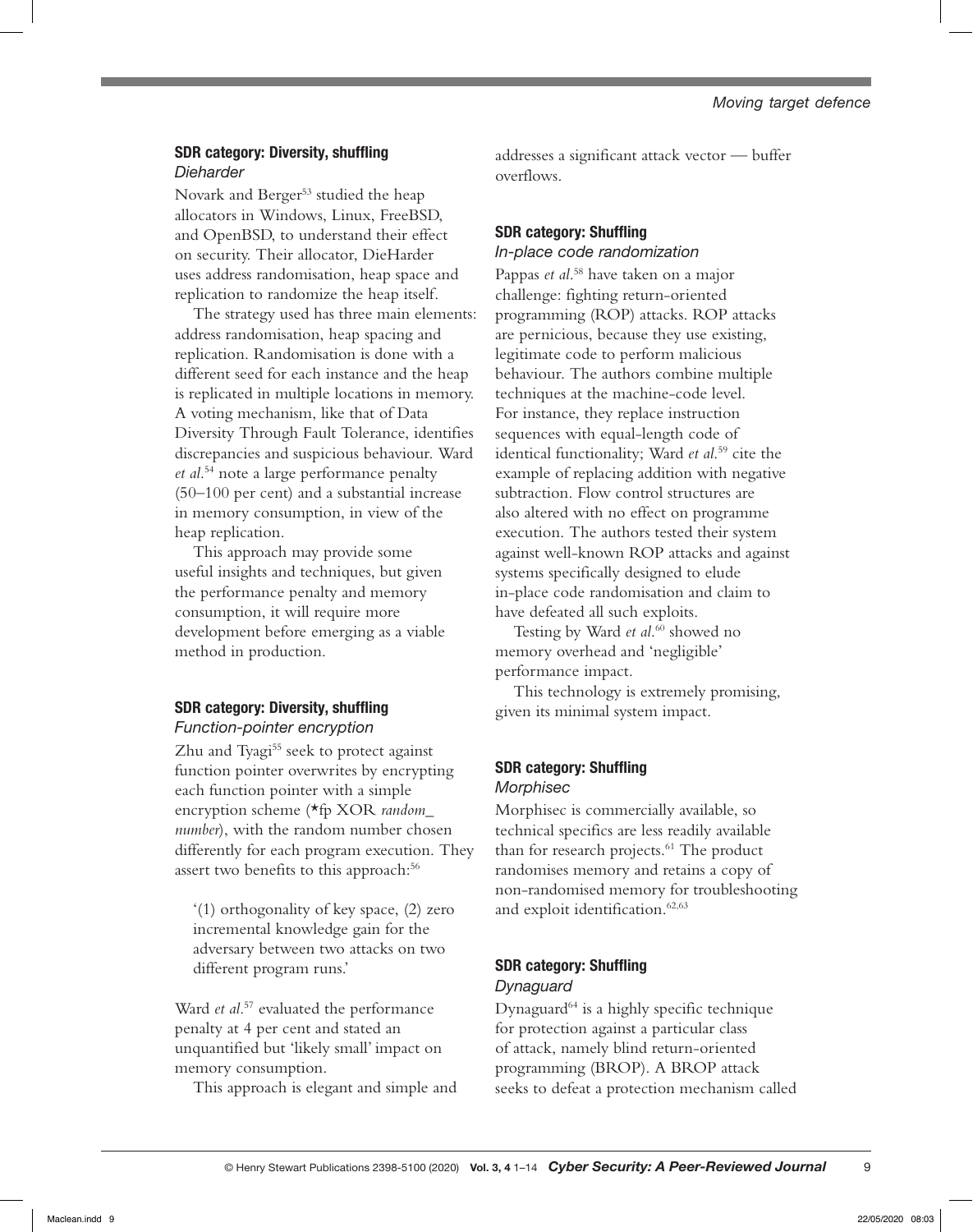the stack canary. A stack canary is a random number placed on the stack, and it warns of a potential buffer overflow. Since both parent and child processes use the same stack canary, a BROP attack can reveal the canary to bypass various protections. Dynaguard's method is basically to alter the canary value of the child process.<sup>65</sup>

Although this method appears to have very low overhead in terms of performance and memory consumption, its specific nature suggests that it is a continuation of the ongoing 'cat-and-mouse' game between attackers and defenders, rather than a solution to a broad class of problems.

# SDR category: N/a

## *ASLR-GUARD*

Lu *et al*. 66 have developed ASLR-GUARD, in response to information leaks that let attackers identify the memory locations of code gadgets, despite the presence of ASLR. They assert that ASLR-GUARD can 'render leak of data pointer [*sic*] useless in deriving code address by separating code and data, provide a secure storage for code pointers'. The method protects against any type of exploit that reuses code maliciously. Testing by Ward *et al*. 67 showed a minimal performance impact (<1 per cent), a small increase in executable file size (6.26 per cent), and an increased load time (31 per cent).

This is a potentially strong technique, and further research may yield improvements in the load time issue.

## SDR category: Shuffling, diversity *Polyverse*

Full disclosure: Polyverse is a client of my company, DLT Solutions. Consequently, I will simply quote third-party evaluations and descriptions, to avoid unintentional bias.

Ward *et al.* describe Polyverse as follows:<sup>68</sup>

'Polyverse provides three different products. The first product is a

compiler-based randomization technique. This provides an installtime randomization that scrambles the program binary generated from the source code without affecting the semantics of the program. The scrambling can be performed by simply pointing the Linux package manager at the proper repository (a one-line command). The second product applies a similar randomization to closed source applications where the source code is unavailable (primarily for the Windows operating system). This technique employs binary rewriting to apply a boot-time randomization to the layout and instructions of close-source binaries. The third product is a rapid cycling technology that can be applied to continuously running services (eg web servers) to periodically restore their environment to a pristine, good state.'

Ward *et al*. state that Polyverse has 'negligible' impact on performance and only a slight impact on load time. They evaluate Polyverse's weaknesses as follows:

'Two of the Polyverse products implement one-time randomization. Such techniques are vulnerable to information leakage, in which an attacker may be able to discover the location or content of relevant code to construct an attack. Unlike traditional ASLR, however, in which the disclosure of one address gives sufficient information for an attacker to infer the entire program's address space, under Polyverse, an attacker would require far more information to be leaked.'69

#### SDR category: Shuffling

## *Randomised instruction set emulation (RISE)*

Barrantes *et al*. developed randomised instruction set emulation (RISE), which seeks to incapacitate injected code attacks, using a machine emulator to create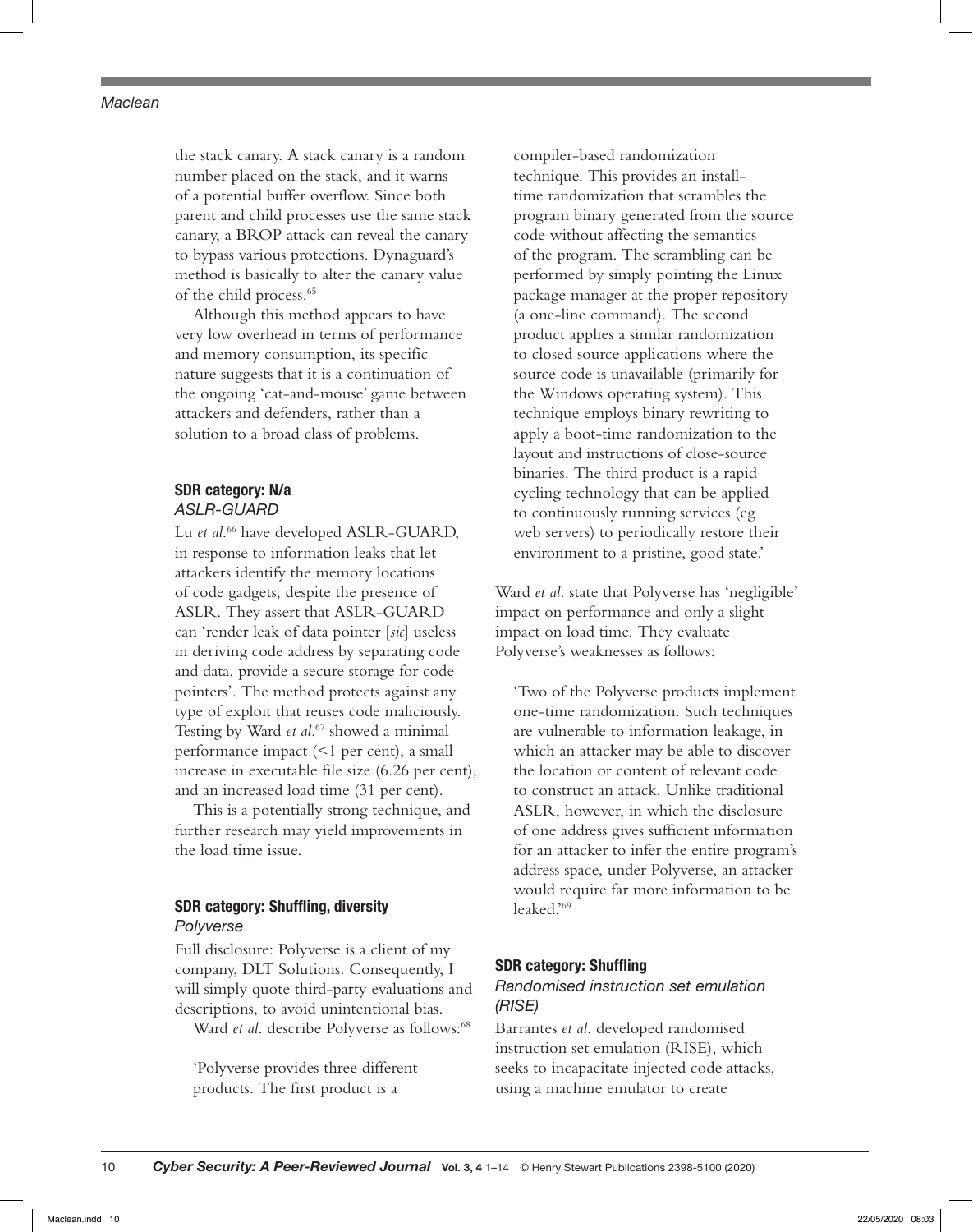diversified instruction sets. Legitimate code is encrypted at the byte level by XOR-ing them with a random key re-generated or chosen upon programme execution.<sup>70</sup> The primary goal is to thwart return to libc attacks. RISE runs atop the Valgrind IA32-to-IA32 binary translator, which adds considerable execution overhead: 400 per cent, per Ward *et al*. 71

It is difficult to see how the performance penalty can be reduced enough to make this a viable technique.

## SDR category: Shuffling

## *MTD dynamic networking and platforms*

N-variant systems, proposed by Cox *et al*. 72 are an extension of N-version programming.73 The system works by automatically creating and executing diversified programme variants, and a monitor determines if a single input results in equivalent outputs on all variants. It guards against attacks that inject malicious code or manipulate flow-control mechanisms. The authors' performance testing results are given in Table 1.74

The testing results look very strong; this method deserves further investigation, research and development.

## SDR category: Diversity, redundancy *TALENT*

The clumsily named system Trusted Dynamic Logical Heterogeneity<sup>75</sup> system (TALENT) appears to be anything but clumsy in operation. It leverages the agility of containers and a portable checkpoint compiler to migrate applications across platforms (in about one second, according to the authors) to elude attackers.

This is a significant result that could have implications beyond security. Fast migration across platforms could be useful in many other use cases.

## SDR category: Shuffling, diversity *Reconnaissance deception system*

Reconnaissance deception system, developed by Achleitner *et al*.,76 aims to defeat malicious scanning of networks. The system uses software-defined networking (SDN) to implement five defence techniques:

- 1. *Dynamic address translation*: Rewrites packet headers in real time to hide the real host addresses and make the overall address space of a network appear larger.
- 2. *Route mutation*: Alters the topology of different network views so that a scanner cannot detect the real network topology.
- 3. *Vulnerable host placement*: Places vulnerable hosts in virtual subnets to increase the

| Configuration |                      | 1                                             | $\overline{2}$                               | 3                                               | $\overline{4}$                       | 5                                     | 6                                           |
|---------------|----------------------|-----------------------------------------------|----------------------------------------------|-------------------------------------------------|--------------------------------------|---------------------------------------|---------------------------------------------|
| Description   |                      | Unmodified<br>Apache,<br>unmodified<br>kernel | Unmodified<br>Apache,<br>N-variant<br>kernel | 2-variant<br>system,<br>address<br>partitioning | Apache<br>running<br>under<br>Strata | Apache<br>with<br>instruction<br>tags | 2-variant<br>system,<br>instruction<br>tags |
| Unsaturated   | Throughput<br>(MB/s) | 2.36                                          | 2.32                                         | 2.04                                            | 2.27                                 | 2.25                                  | 1.80                                        |
|               | Latency<br>(ms)      | 2.35                                          | 2.40                                         | 2.77                                            | 2.42                                 | 2.46                                  | 3.02                                        |
| Saturated     | Throughput<br>(MB/s) | 9.70                                          | 9.59                                         | 5.06                                            | 8.54                                 | 8.30                                  | 3.55                                        |
|               | Latency<br>(ms)      | 17.65                                         | 17.80                                        | 34.20                                           | 20.30                                | 20.58                                 | 48.30                                       |

|  |  | Table 1: N-variant performance statistics |  |
|--|--|-------------------------------------------|--|
|--|--|-------------------------------------------|--|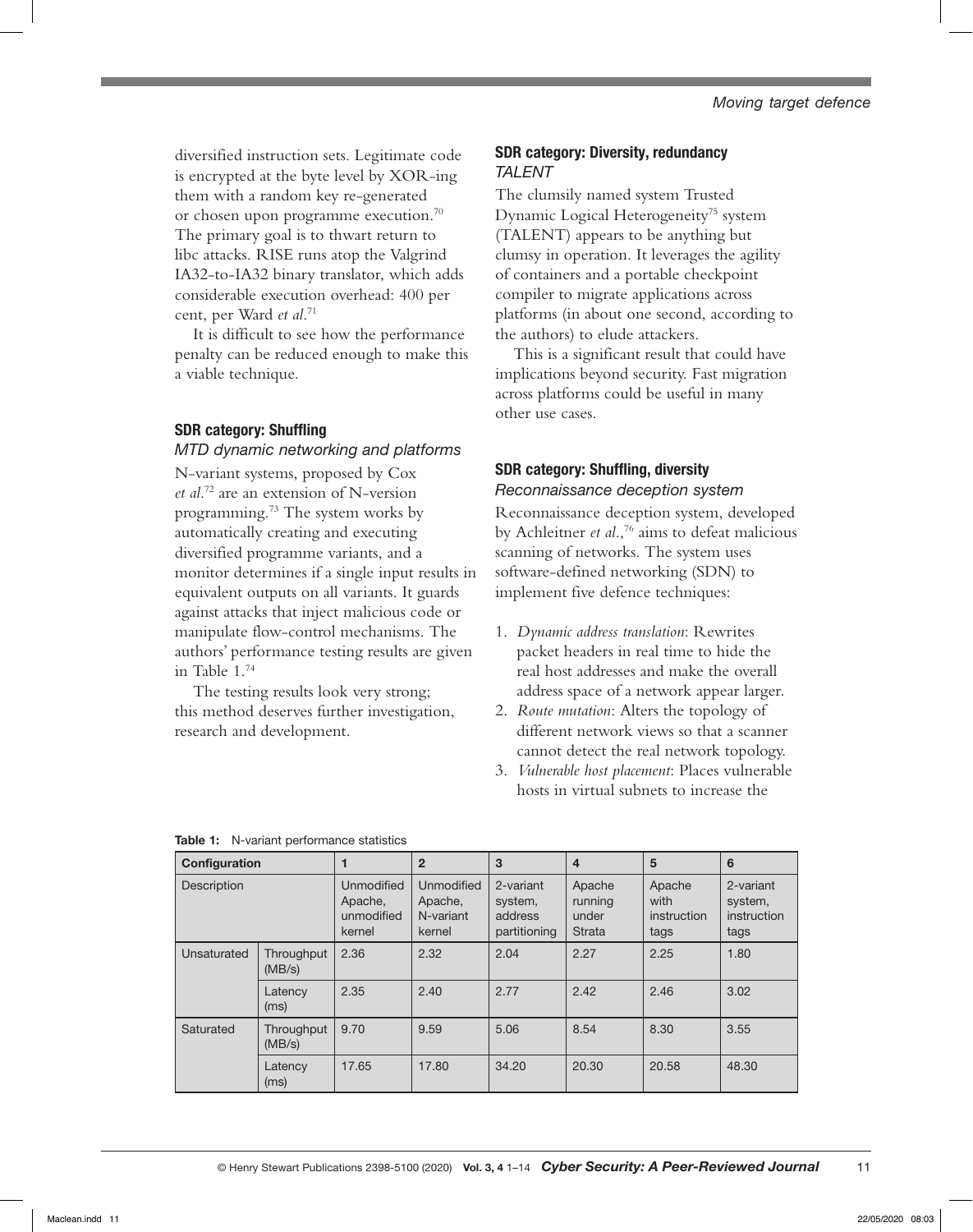duration a malicious scanner needs to identify them.

- 4. *Honeypot placement*: Increases the number of potential targets to confuse and slow the attacker.
- 5. *Dynamic detection of malicious flows*: Detects malicious flows trying to establish connections to honeypots or protected hosts.77

This technology more properly belongs in the deception category but is presented here out of general interest.

## SDR category: Diversity

*Open flow random host mutation (OFRHM)*<sup>78</sup>

'OFRHM transparently mutates IP addresses with high unpredictability and rate, while maintaining configuration integrity and minimizing operation overhead, in which the OpenFlow controller frequently assigns each host a random virtual IP that is translated to/ from the real IP of the host.'79

This technology is very promising, although it appears to extend the 'arms race' with the attacker, rather than to address a fundamental issue.

## **CONCLUSION**

In general, MTD is an area of emerging research and development. Some areas, particularly the area of dynamic data, are in the very early stages, while others, such as dynamic network defences, are more mature. Dynamic runtime environments, which can defeat a wide range of attacks exploiting memory and flow-control mechanisms, have great promise, and some commercial products are currently available.

Assessing the effectiveness of these technologies is clearly a key issue. Despite the profusion of work in this area, some analysts do not regard the MTD with favour. David Evans and Anh Nguyen-Tuong, authors of *Effectiveness of Moving Target Defenses*, 80 are two such sceptics. Their work deserves serious attention, even if they are the minority voice at the time of writing.

In addition, combining MTD defences could increase the defenders' options dramatically and is an area of ongoing research. Hybrid defences could increase the attackers' costs by orders of magnitude.

Regardless of the state of the technology, I assert that the goal of MTD should not be to seek impregnability — an illusion like that of the Maginot Line — but to create an economic asymmetry that favours the defender. To win the war in cyberspace, we must first convince ourselves that we can win. There are many tools to enable victory, and I believe MTD technology is among them.

#### References

- 1. Maginot Line (n.d.), available at https://www. merriam-webster.com/dictionary/Maginot Line (accessed 17th April, 2020).
- 2. *Ibid*., note 1.
- 3. Lei, C., Hong-Qi, Zhang, Jonglei, T., Zhang, Y-C. and Liu, X-H. (July 2018), 'Moving Target Defense Techniques: A Survey', *Security and Communication Networks*, No. 2, p. 2.
- 4. Sengupta, S., Chowdhary, A., Sabur, A., Huang, D., Alshamrani, A. and Kambhampati, S. (2019), 'A Survey of Moving Target Defenses for Network Security', p. 1.
- 5. Morgan, S. (June 2019), 'Global Cybersecurity Spending Predicted to Exceed \$1 Trillion From 2017–2021', Cybercrime Magazine, available at https://cybersecurityventures.com/cybersecuritymarket-report/ (accessed 17th April, 2020).
- 6. Bradley, T. (October 2019), 'The Standard Cybersecurity Model Is Fundamentally Broken', *Forbes*, available at https://www.forbes.com/sites/ tonybradley/2019/10/07/the-standard-cybersecuritymodel-is-fundamentally-broken/#42df83581189 (accessed 17th April, 2020).
- 7. *Ibid*., note 7, p. 5.
- 8. Cai, G.-L., Wang, B.-S., Hu, W. and Wang, T.-Z. (2016), 'Moving target defense: State of the art and characteristics', *Frontiers of Information Technology & Electronic Engineering*, Vol. 17, No. 11.
- 9. *Ibid.,* note 2, p. 7.
- 10. *Ibid*., note 2, p. 5.
- 11. Manadhata, P. K. and Wing, J. M. (2011), 'A Formal Model for a System's Attack Surface', *Advances in Information Security Moving Target Defense*, pp. 1–2.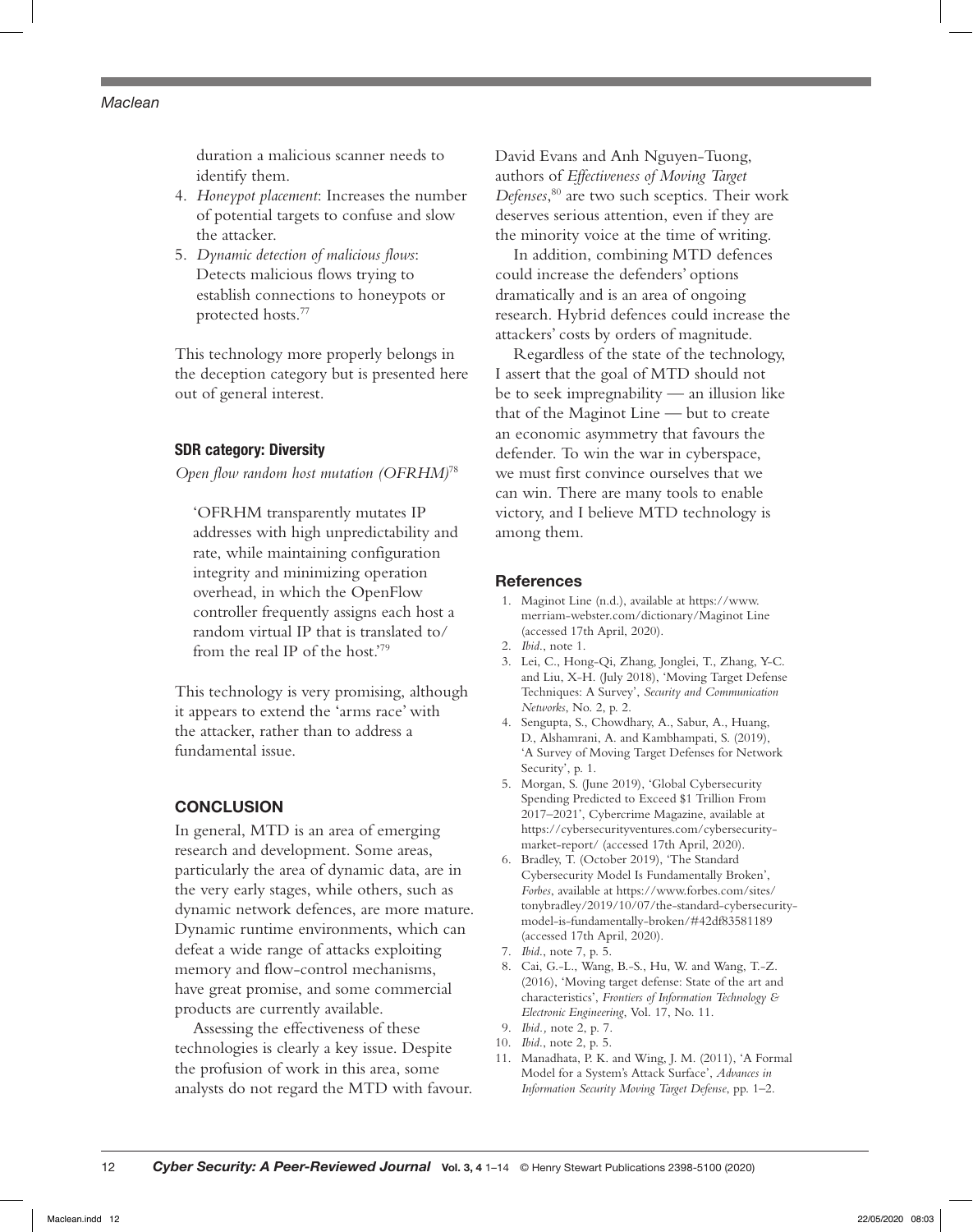#### *Moving target defence*

- 12. *Ibid*., note 11.
- 13. *Ibid.,* note 11, section 1.1.2.
- 14. *Ibid.,* note 11, section 1.1.2.
- 15. Ibid., note 4.
- 16. Ward, B. C., Gomez, S. R., Skowyra, R. W., Bigelow, D., Martin, J. N., Landry, J. W. and Okhravi, H. 'Survey of Cyber Moving Targets, Second Edition', Lincoln Laboratory, MIT.
- 17. Cho, J-H., Sharma, D., Alavizadeh, H., Yoon, S., Ben-Asher, N., Moore, T., Kim, D., Lim, H. and Nelson, F. (2019), 'Toward Proactive, Adaptive Defense: A Survey on Moving Target Defense', *IEEE Communications Surveys & Tutorials*, Vol. 22, No. 1, pp. 709–745.
- 18. *Ibid.,* note 17.
- 19. *Ibid.,* note 17.
- 20. *Ibid.,* note 17.
- 21. *Ibid*., note 15.
- 22. *Ibid*., note 15.
- 23. *Ibid*., note 17.
- 24. *Ibid.,* note 16.
- 25. Interested readers can refer to Ward *et al*. (*ibid*., note 16) for more detail.
- 26. Ammann, P. E. and Knight, J. C. (1988), 'Data diversity: An approach to software fault tolerance', *IEEE Transactions on Computers*, Vol. 37, No. 4, pp. 418–425.
- 27. *Ibid*., note 16.
- 28. Nguyen-Tuong, A., Evans, D., Knight, J. C., Cox, B. and Davidson, J. W. (2008), 'Security through redundant data diversity', *IEEE International Conference on Dependable Systems and Networks*, pp. 187–196.
- 29. Cadar, C., Akritidis, P., Costa, M., Martin, J. P. and Castro, M. (2008), 'Data randomization', Technical Report TR-2008-120, Microsoft Research.
- 30. Son, S., McKinley, K. and Shmatikov, V. (2013), 'Diglossia: Detecting code injection attacks with precision and efficiency', Proceedings of the 2013 ACM Conference on Computer and Communications Security, pp. 1181–1191.
- 31. Vikram, S., Yang C. and Gu, G. (2013), 'Nomad: Towards non-intrusive moving-target defense against web bots', Proceedings of the 2013 IEEE Conference on Communications and Network Security, pp. 55–63.
- 32. Pattuk, E., Kantarcioglu, M., Lin, Z. and Ulusoy, H. (2014), 'Preventing cryptographic key leakage in cloud virtual machines', in USENIX Security, USENIX Association, pp. 703–718.
- 33. Smutz, C. and Stavrou, A. (2015), 'Preventing exploits in Microsoft Office documents through content randomization', Proceedings of the 18th International Symposium on Research in Attacks, Intrusions, and Defenses, Vol. 9404, Springer-Verlag, New York, pp. 225–246.
- 34. *Ibid.,* note 17.
- 35. Zheng, J. and Namin, A. S. (January 2019), 'A survey on the moving target defense strategies: An architectural perspective', *Journal of Computer Science and Technology*, Vol. 34, No. 1, pp. 207–233.
- 36. *Ibid.,* note 16.
- 37. Huang, Y. and Ghosh, A. K. (2011), 'Introducing Diversity and Uncertainty to Create Moving Target Attack Surfaces for Web Services', in Jajodia, S., Ghosh, A., Swarup, V., Wang, C. and Wang, X. (eds), *Moving Target Defense: Advances in Information Security*, Vol. 54, Springer, New York.
- 38. *Ibid*., note 37.
- 39. *Ibid*., note 37.
- 40. Azab, M. and Eltoweissy, M. (2012), 'ChameleonSoft: Software Behavior Encryption for Moving Target Defens', *Mobile Networks and Applications*, Vol. 18, No. 2, pp. 271–292.
- 41. *Ibid*., note 40.
- 42. Taguinod, M., Doupé, A., Zhao, Z.and Ahn, G-J. (2015), 'Toward a moving target defense for web applications', IEEE International Conference on Information Reuse and Integration (IRI), pp. 510–517
- 43. *Ibid*., note 16.
- 44. Allier, S., Barais, O., Baudry, B., Bourcier, J., Daubert, E., Flurey, F., Monperrus, M., Song, H. and Tricoire, M. (2015), 'Multitier diversification in Web-based software application', *IEEE Software, Institute of Electrical and Electronics Engineers,* Vol. 32, No. 1, pp. 83–90
- 45. Fraser, T., Petkac, M. and Badger, L. (2002), 'Security agility for dynamic execution environments', AFRL-IF-RS-TR-2002-229 Final Technical Report, DARPA (2002), pp. 1–15
- 46. *Ibid*., note 16.
- 47. Le Goues, C., Nguyen T., Forrest, S. and Weimer, W. (2012), 'Genprog: A generic method for automatic software repair', *IEEE Transactions on Software Engineering*, Vol. 38, No. 1, pp. 54–72.
- 48. *Ibid.,* note 47.
- 49. Kil, C., Jun, J., Bookholt, C., Xu, J. and Ning, P. (2006), 'Address Space Layout Permutation (ASLP): Towards Fine-Grained Randomization of Commodity Software', 22nd Annual Computer Security Applications Conference (ACSAC06).
- 50. *Ibid.,* note 16.
- 51. *Ibid.,* note 16, p. 73.
- 52. *Ibid.,* note 49, p. 9.
- 53. Novark, G. and Berger, E. D. (2010), 'DieHarder', Proceedings of the 17th ACM Conference on Computer and Communications Security – CCS 10.
- 54. *Ibid*., note 16, p. 77.
- 55. Zhu, G. and Tyagi, A. (2004), 'Protection against indirect overflow attacks on pointers', Proceedings of the 2nd IEEE International Information Assurance Workshop.
- 56. *Ibid*., note 55, p. 1.
- 57. *Ibid.,* note 16, p. 87.
- 58. Pappas, V., Polychronakis, M. and Keromytis, A. D. (2012), 'Smashing the Gadgets: Hindering Return-Oriented Programming Using In-place Code Randomization', IEEE Symposium on Security and Privacy.
- 59. *Ibid*., note 16, p. 100.
- 60. *Ibid*., note 16, p. 101.
- 61. *Ibid*., note 16.
- 62. *Ibid*., note 16, p. 103.